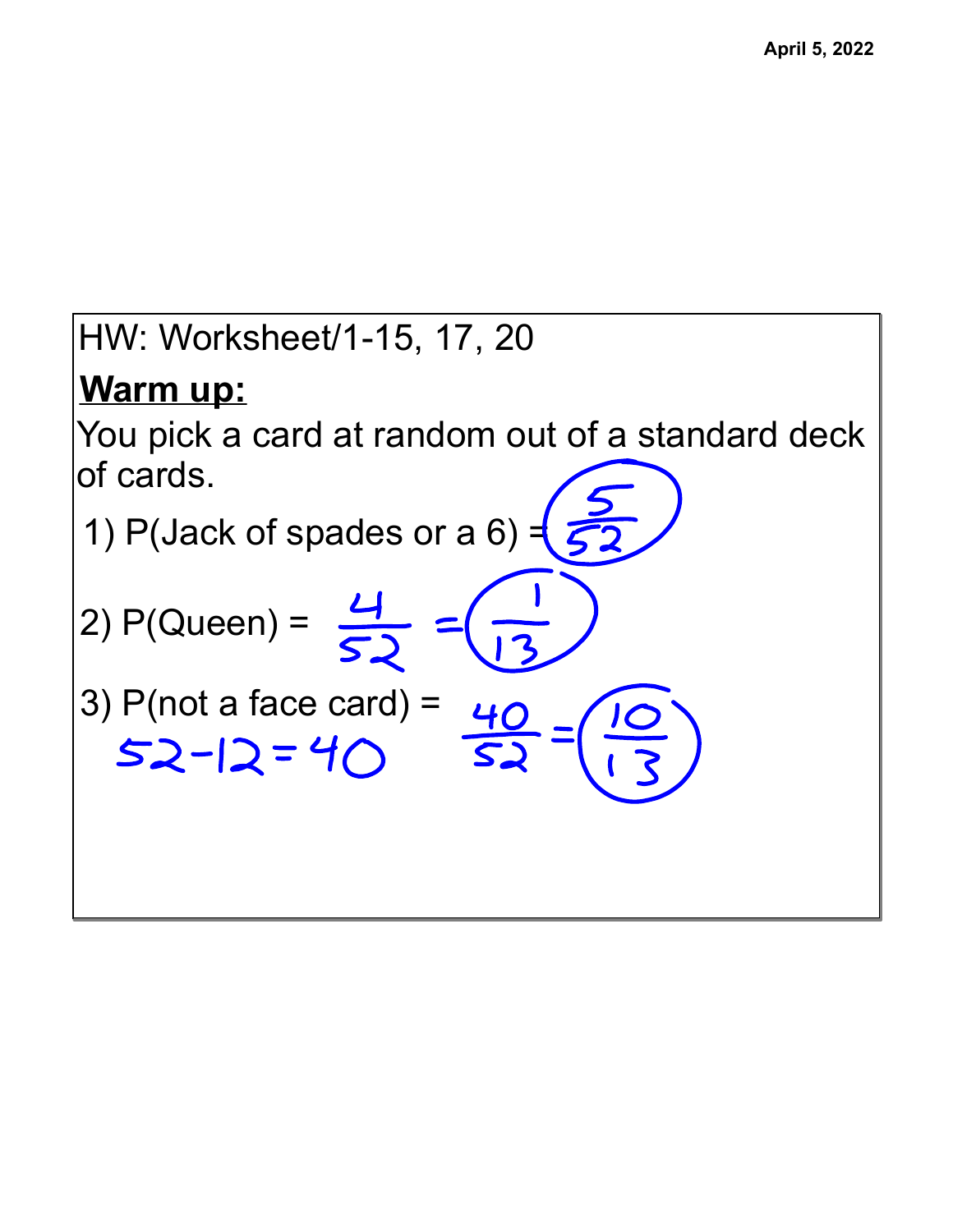## What is a sample space?

the set of all possible outcomes in a probability experiment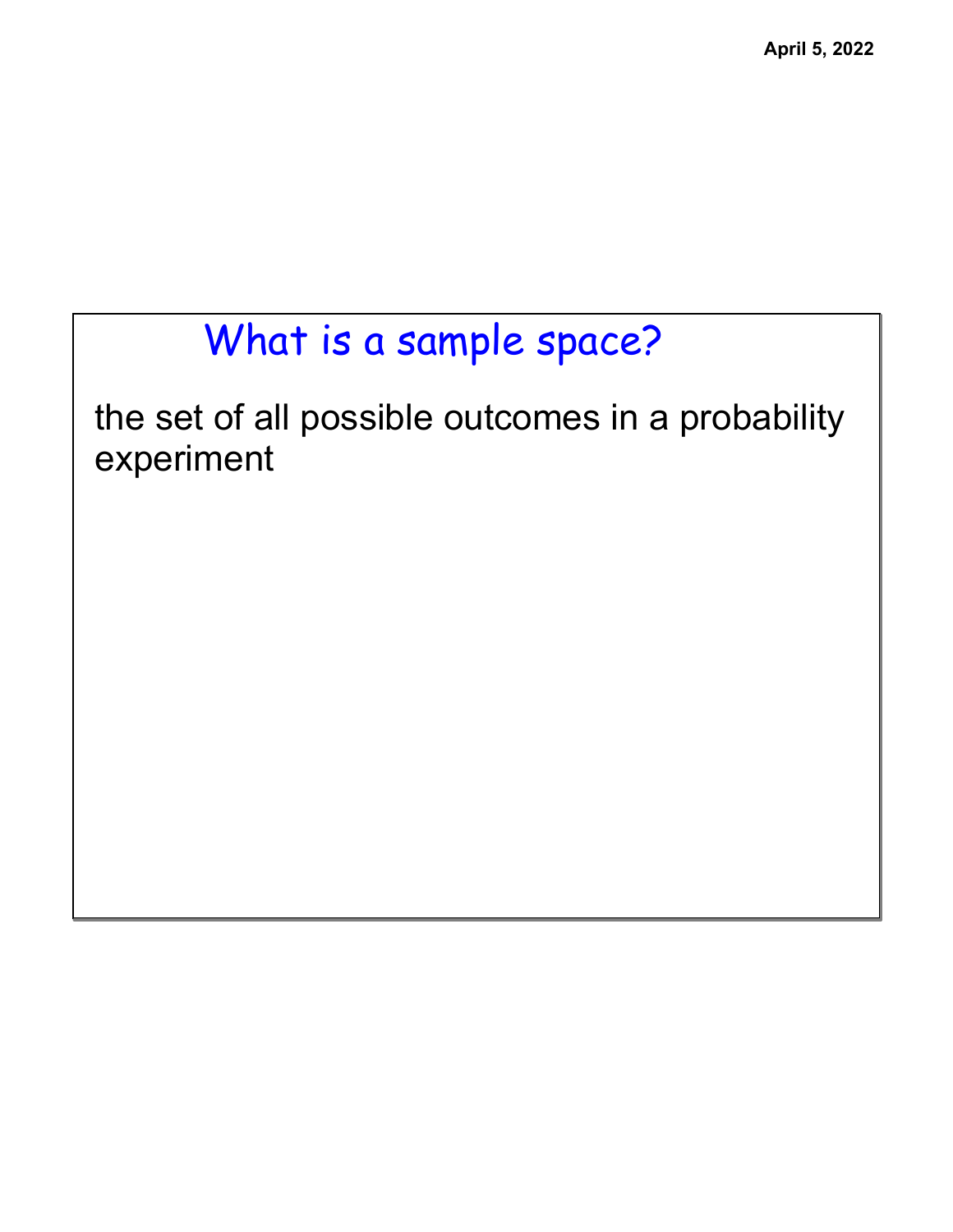A store is selling brown and black sandals in sizes 7, 8, or 9. Find the sample space.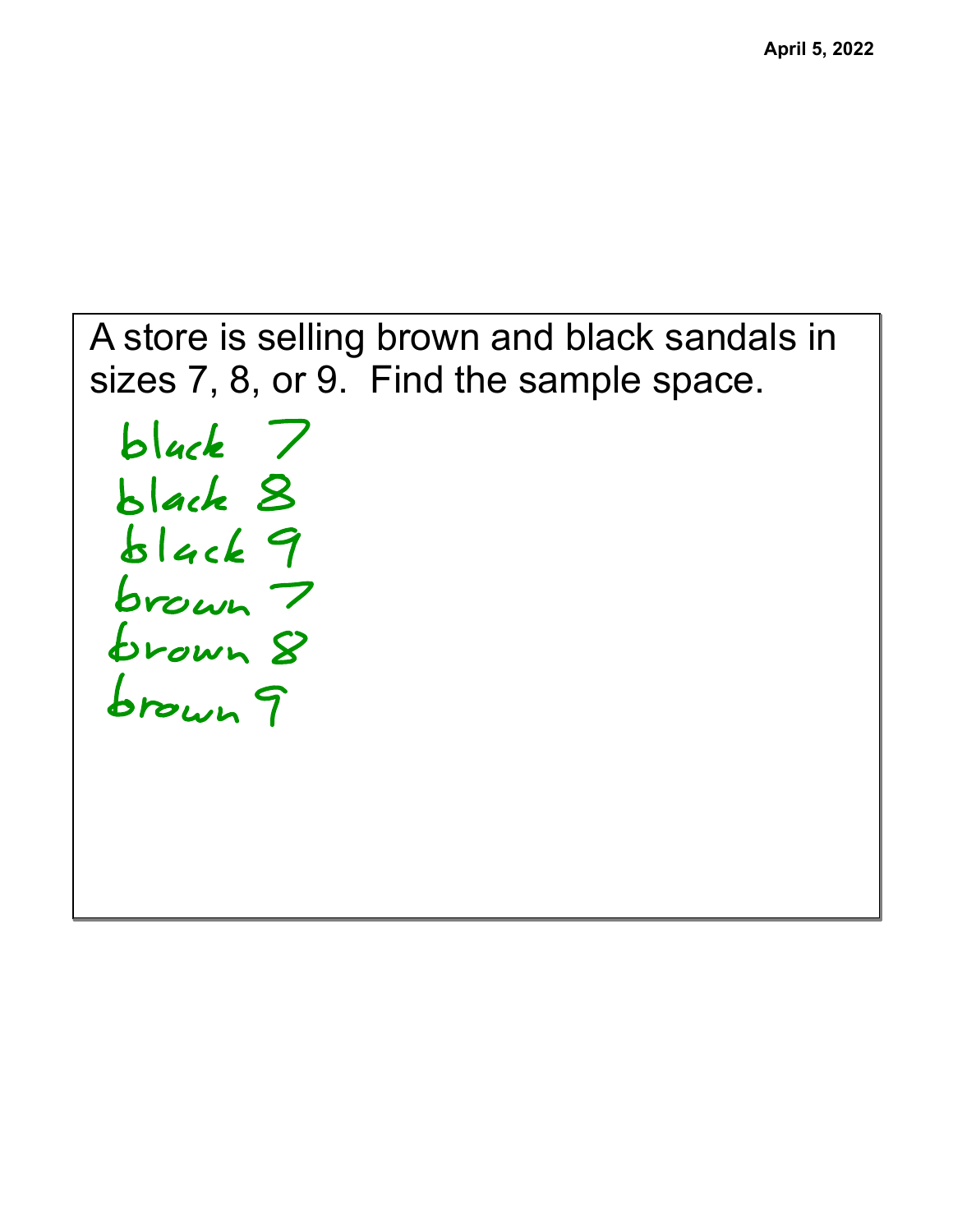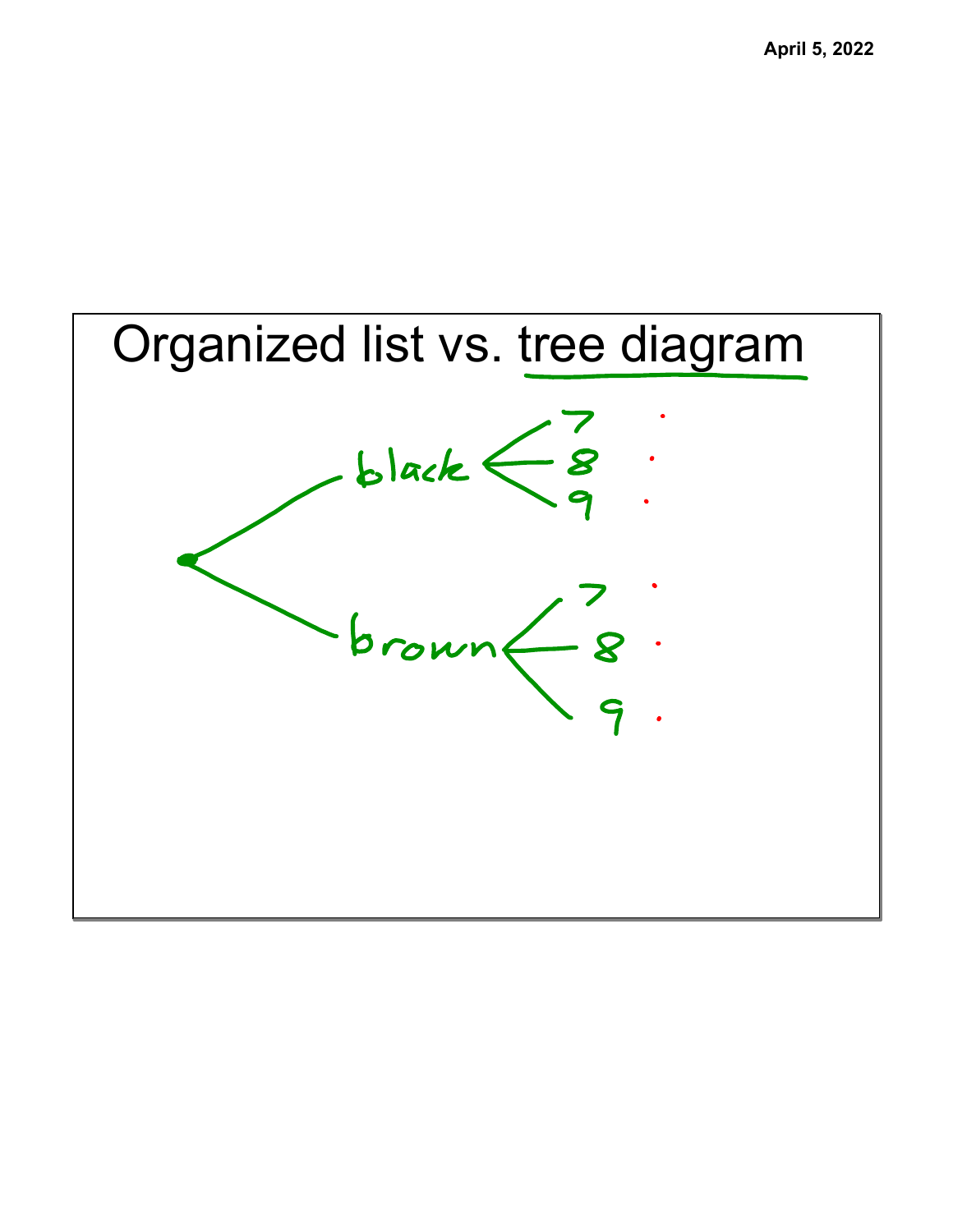A car comes in 3 colors: silver, red, or purple and 2 tops: convertible or hardtop. Find all of the color-top combinations.

 $\frac{1}{2}$ 

 $-170$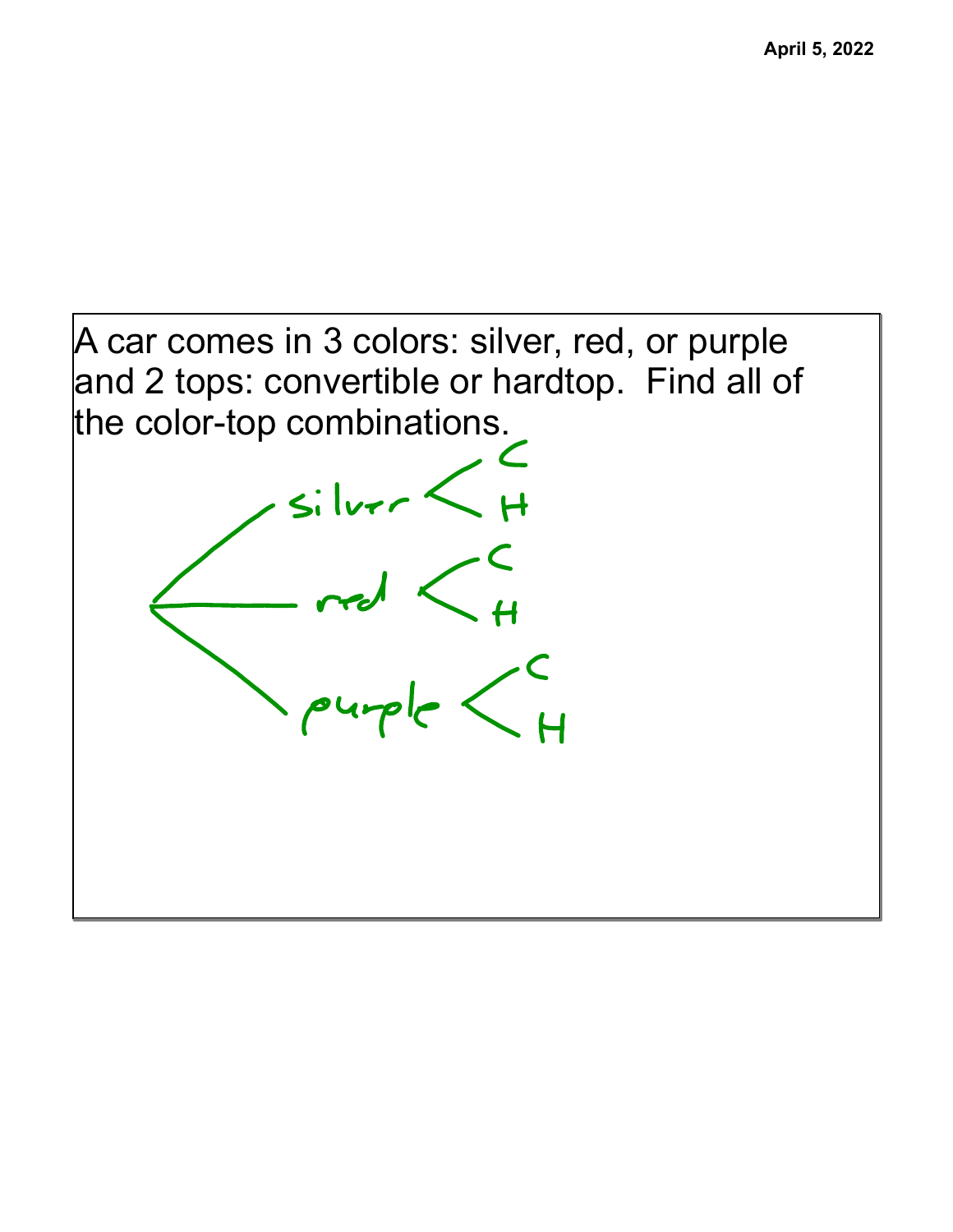## **Fundamental Counting Principle**

If event M has m possible outcomes and event N has n possible outcomes, then event M followed by event N has m x n possible outcomes.

ex: A coin is tossed and a number cube is rolled.

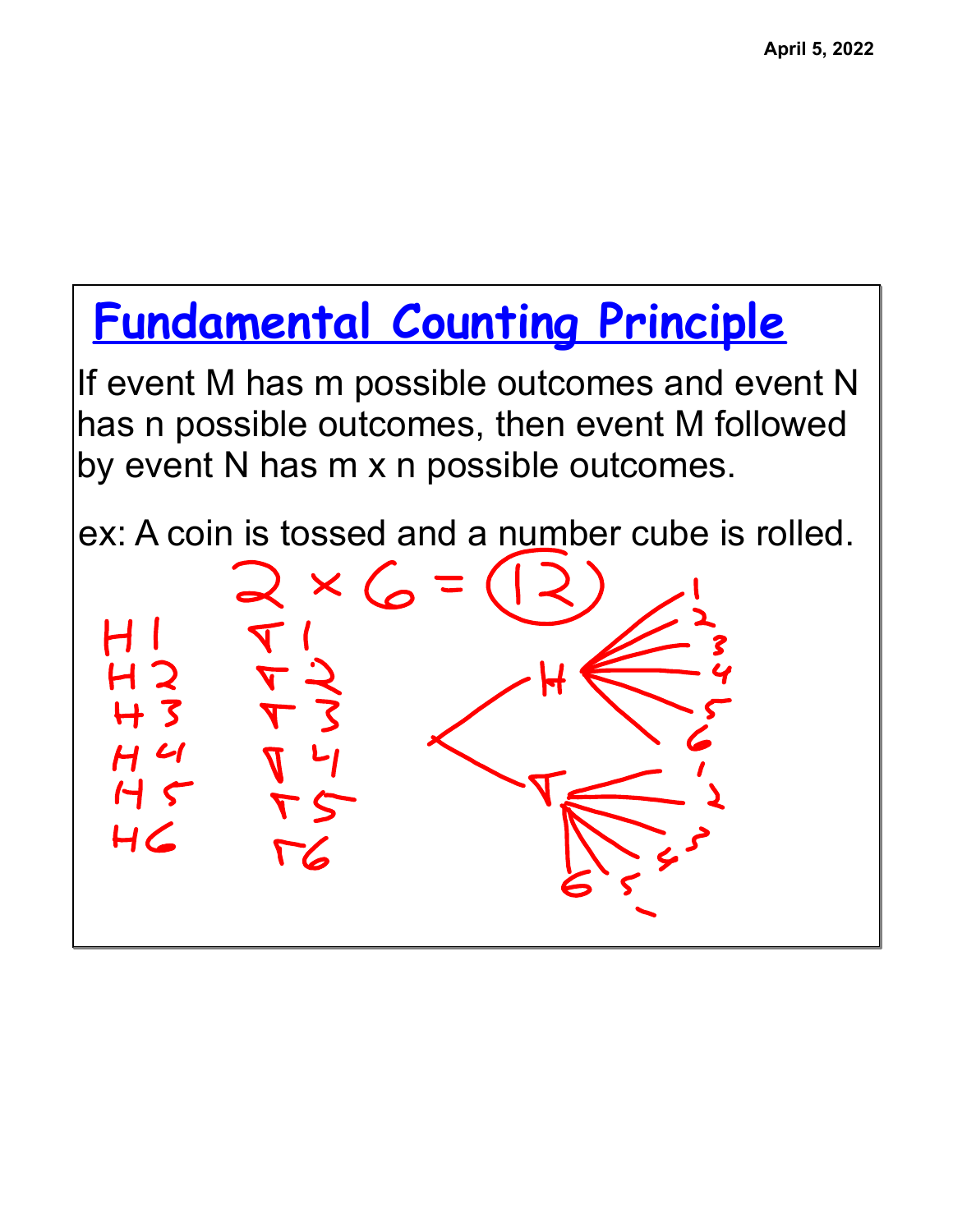The Jean Shop sells young men's jeans in different sizes, styles, and lengths. The store has waist sizes 30, 32, 34, 36, and 38. Lengths available are 30, 32, and 34. The jeans come in slim fit, boot cut, or loose fit. Find the probability of selecting a size 32 x 34 slim fit.

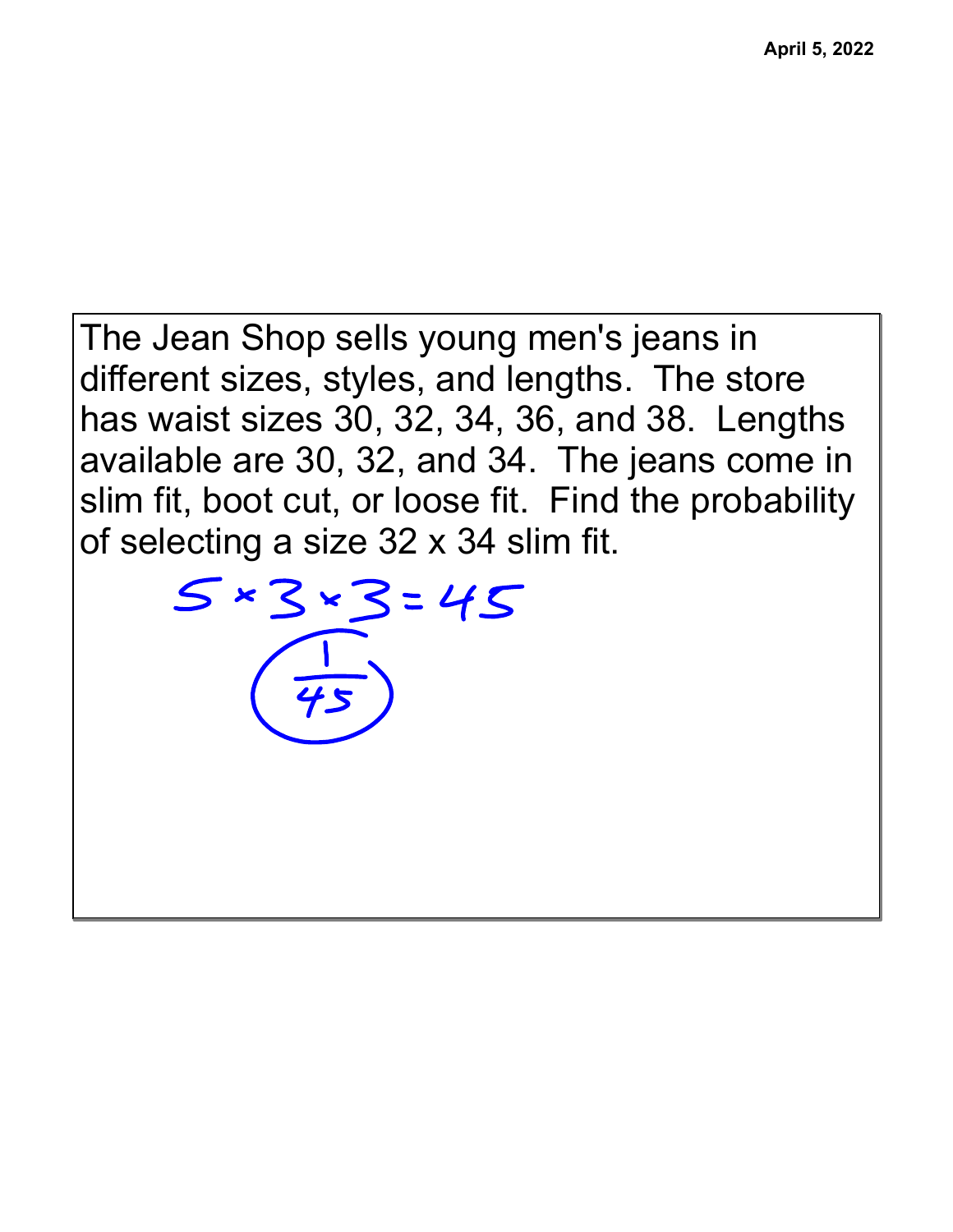Find the total number of outcomes in each situation.

1) Rolling 2 dice and flipping a coin.<br>  $6 \times 6 \times 2 = 6$ 2) Making a sandwich with ham, turkey, or roast beef; swiss or provolone cheese; and mustard or mayonaise.<br> $3 \times 2 \times 2 =$ 3) Choosing a 4 letter password using only vowels.  $5 \times 5 \times 5 \times 5 = 6$ 4) Choosing a 6 character password using letters or numbers. $36.36.36.36.36.36.36$ 5) A license plate with 4 letters and 2 digits.